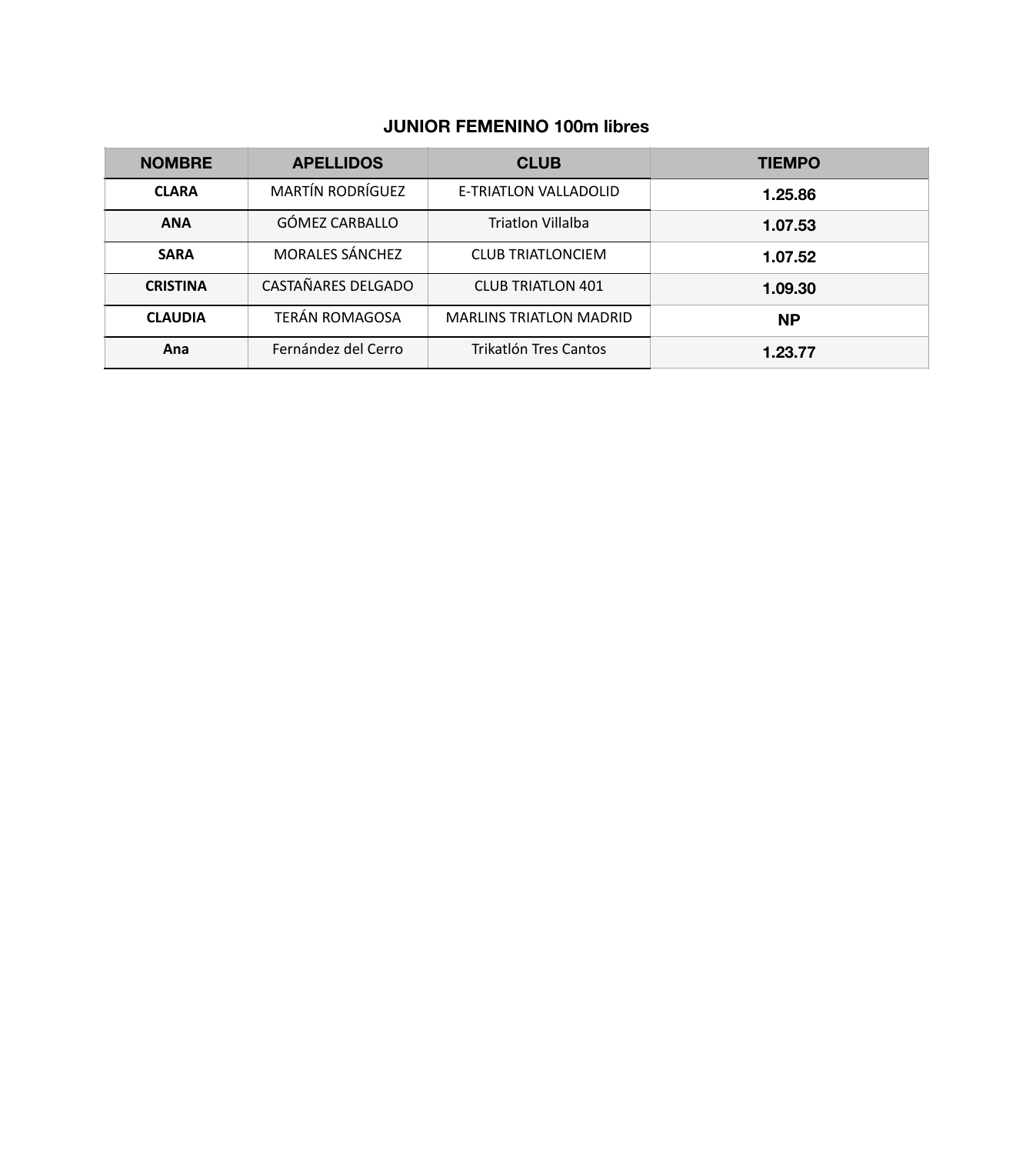# **JUNIOR MASCULINO 100m libres**

| <b>NOMBRE</b>    | <b>APELLIDOS</b>      | <b>CLUB</b>                    | <b>TIEMPO</b> |
|------------------|-----------------------|--------------------------------|---------------|
| <b>SERGIO</b>    | QUIROGA RODRÍGUEZ     | Club Triatlon Boadilla - BeOne | <b>NP</b>     |
| <b>FRANCISCO</b> | <b>CUEVAS BARANDA</b> | <b>Triatlon Villalba</b>       | 1.06.34       |
| <b>IVÁN</b>      | <b>TORRES NEGRETE</b> | Club Triatlon Boadilla - BeOne | <b>NP</b>     |
| <b>Iván</b>      | Marchamalo Sama       | Club Triatlon Boadilla - BeOne | 1.05.02       |
| <b>BACHIR</b>    | CAÑIZARES GALAN       | <b>CLUB TRIATLONCIEM</b>       | 59.77         |
| <b>NICO</b>      | FISCHER LÓPEZ         | C.D. VALDEBEBAS                | 1.34.11       |
| <b>SERGIO</b>    | <b>MARTIN LOPEZ</b>   | TRI INFINITY MÓSTOLES          | 1.01.17       |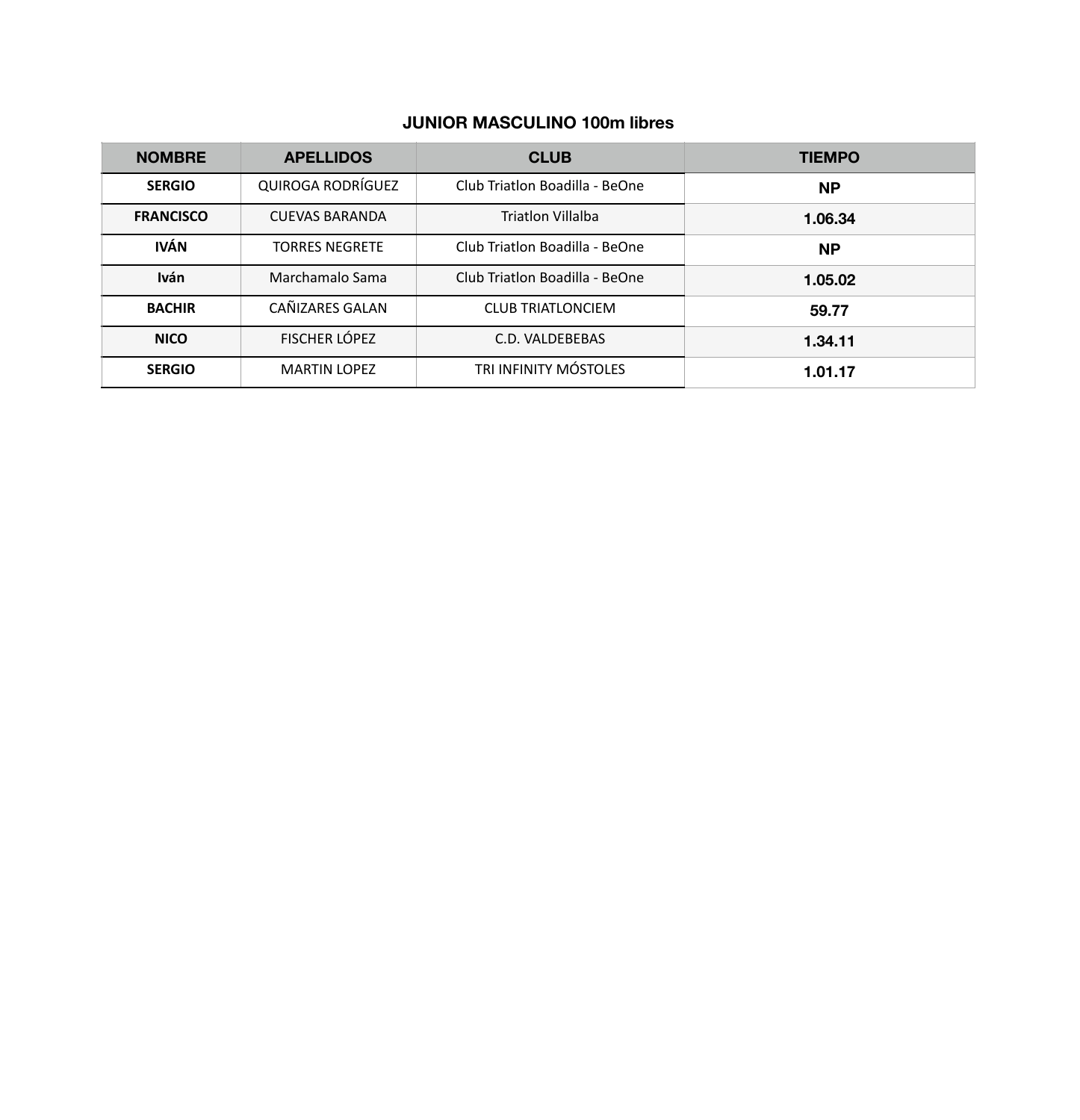# **PARATRIATLÓN 200m libres**

| <b>NOMBRE</b> | <b>APELLIDOS</b> | <b>CLUB</b>                     | <b>CATEGORÍA</b> | <b>TIEMPO</b> |
|---------------|------------------|---------------------------------|------------------|---------------|
| Eva María     | Cambero Roldán   | AD TRIATLÓN ECOSPORT ALCOBENDAS | <b>PTSVI</b>     | 5.31.03       |
| <b>ANDREA</b> | MIGUELEZ RANZ    | <b>CLUB TRIATLON 401</b>        | PTS3             | 2.41.84       |
| <b>Marta</b>  | Francés Gómez    | AD TRIATLÓN ECOSPORT ALCOBENDAS | PTS4             | 2.49.10       |
| <b>SAMUEL</b> | RODRIGUEZ MASIAN | AD TRIATLÓN ECOSPORT ALCOBENDAS | PTS4             | 3.09.67       |
| <b>Sergio</b> | Molina Martín    | <b>CLUB TRIATLON 401</b>        | No clasificado   | 2.41.30       |
| <b>Diego</b>  | Molina Martín    | <b>CLUB TRIATLON 401</b>        | No clasificado   | 2.48.24       |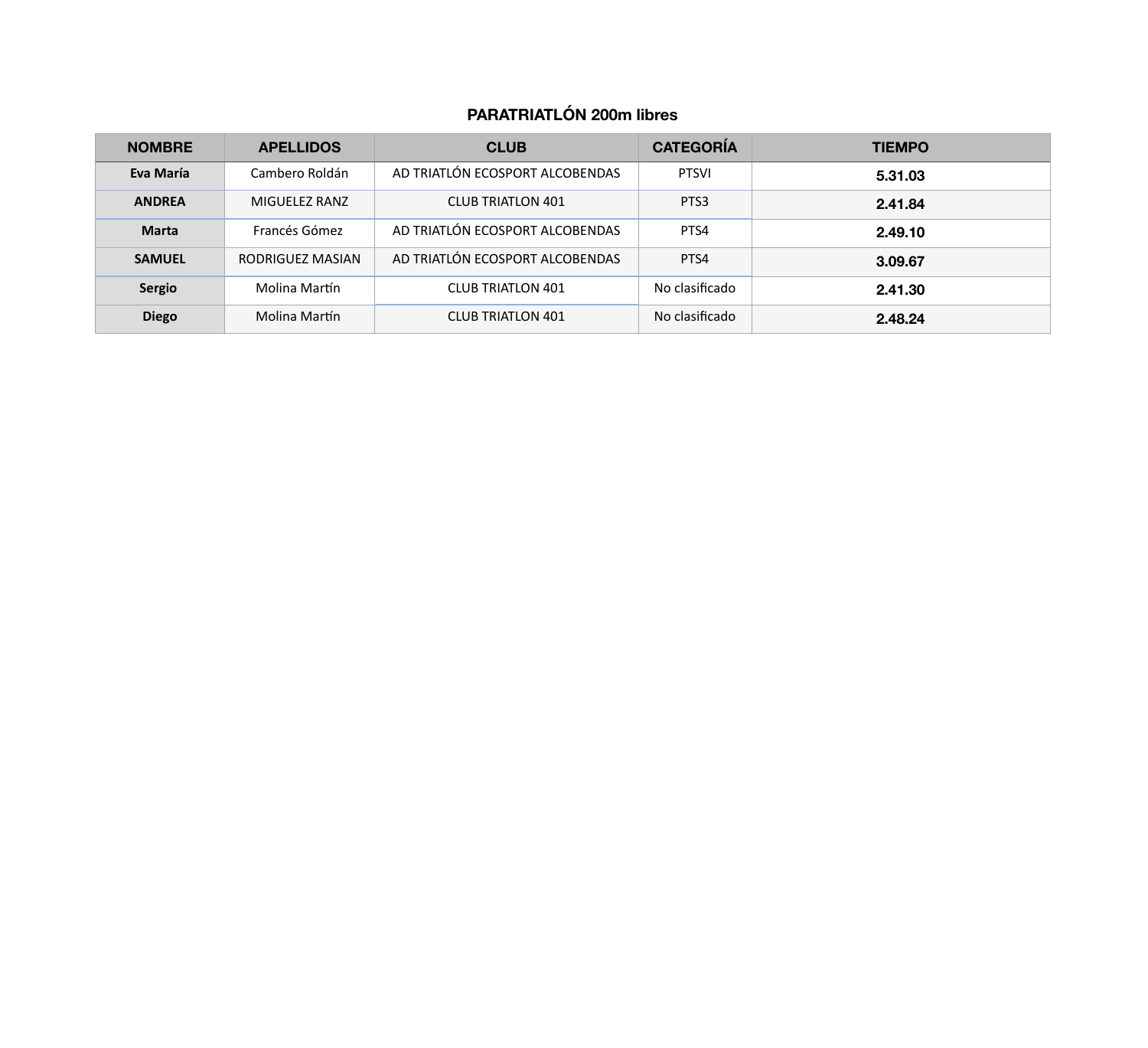# **JUNIOR FEMENINO 400m libres**

| <b>NOMBRE</b>   | <b>APELLIDOS</b>        | <b>CLUB</b>                    | <b>TIEMPO</b> |
|-----------------|-------------------------|--------------------------------|---------------|
| <b>CLARA</b>    | <b>MARTÍN RODRÍGUEZ</b> | E-TRIATLON VALLADOLID          | 7.18.92       |
| <b>ANA</b>      | GÓMEZ CARBALLO          | Triatlon Villalba              | 5.27.56       |
| <b>SARA</b>     | <b>MORALES SÁNCHEZ</b>  | <b>CLUB TRIATLONCIEM</b>       | 5.27.27       |
| <b>CRISTINA</b> | CASTAÑARES DELGADO      | <b>CLUB TRIATLON 401</b>       | 5.20.70       |
| <b>CLAUDIA</b>  | <b>TERÁN ROMAGOSA</b>   | <b>MARLINS TRIATLON MADRID</b> | <b>NP</b>     |
| Ana             | Fernández del Cerro     | Trikatlón Tres Cantos          | 6.26.58       |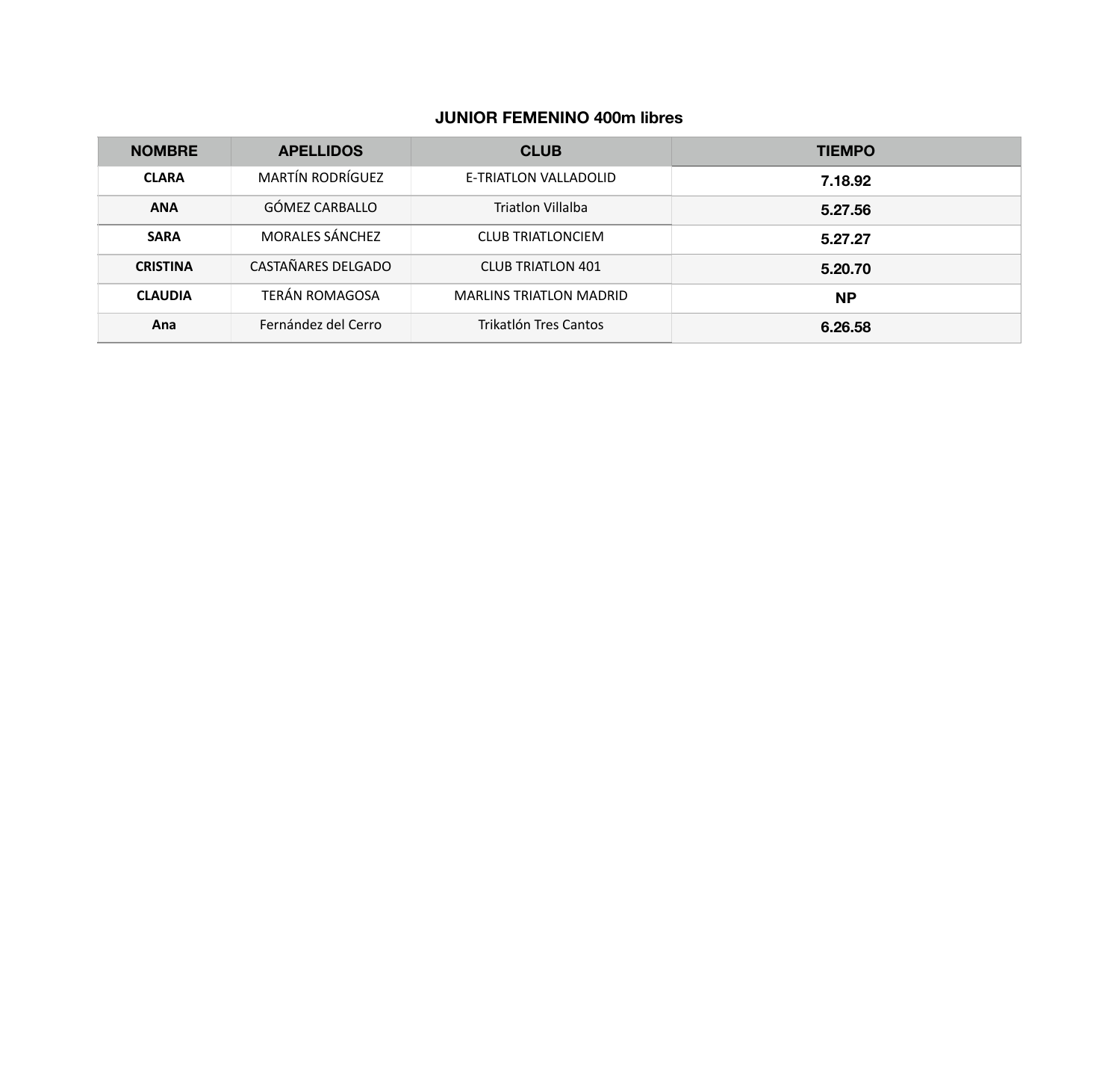# **JUNIOR MASCULINO 400m libres**

| <b>NOMBRE</b>    | <b>APELLIDOS</b>      | <b>CLUB</b>                    | <b>TIEMPO</b> |
|------------------|-----------------------|--------------------------------|---------------|
| <b>SERGIO</b>    | QUIROGA RODRÍGUEZ     | Club Triatlon Boadilla - BeOne | <b>NP</b>     |
| <b>FRANCISCO</b> | <b>CUEVAS BARANDA</b> | Triatlon Villalba              | 6.01.11       |
| <b>IVÁN</b>      | <b>TORRES NEGRETE</b> | Club Triatlon Boadilla - BeOne | <b>NP</b>     |
| <b>Iván</b>      | Marchamalo Sama       | Club Triatlon Boadilla - BeOne | 5.23          |
| <b>BACHIR</b>    | CAÑIZARES GALAN       | <b>CLUB TRIATLONCIEM</b>       | 4.59.45       |
| <b>NICO</b>      | <b>FISCHER LÓPEZ</b>  | C.D. VALDEBEBAS                | 7.31.64       |
| <b>SERGIO</b>    | <b>MARTIN LOPEZ</b>   | TRI INFINITY MÓSTOLES          | 4.49.58       |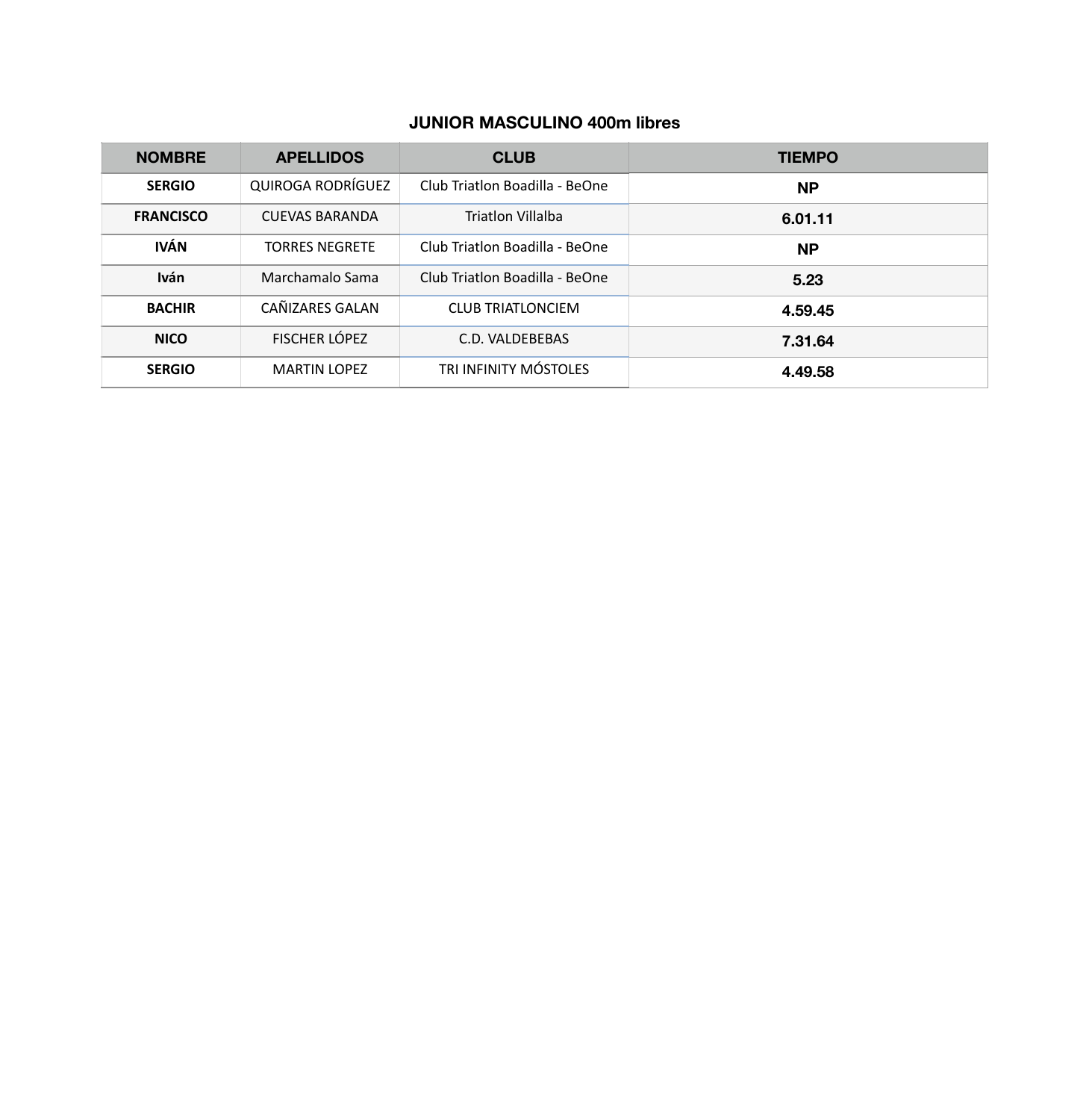# **JUVENIL FEMENINO 100m libres**

| <b>NOMBRE</b>    | <b>APELLIDOS</b>         | <b>CLUB</b>                                | <b>TIEMPO</b> |
|------------------|--------------------------|--------------------------------------------|---------------|
| <b>MARTA</b>     | DE LAS HERAS SIRO        | <b>MARLINS TRIATLON MADRID</b>             | 1.11.90       |
| <b>PAULA</b>     | <b>VIDAL CASADO</b>      | TRI INFINITY MÓSTOLES                      | 1.33.62       |
| <b>ALEJANDRA</b> | MARTINEZ GONZÁLEZ        | CLUB DE TRIATLÓN DIABLILLOS DE RIVAS       | 1.03.08       |
| <b>CARLA</b>     | <b>MARTINEZ GONZALEZ</b> | CLUB DE TRIATLÓN DIABLILLOS DE RIVAS       | 1.03.61       |
| <b>LUCIA</b>     | <b>ABAD ESTEBAN</b>      | <b>NARON</b>                               | 1.08.45       |
| Alexia           | Santamaria Trapaga       | UNION ATLETICA COSLADA                     | 1.10.77       |
| <b>Adriana</b>   | Cejudo Julián            | <b>MARLINS TRIATLON MADRID</b>             | 1.26.15       |
| <b>CARLOTA</b>   | RODRÍGUEZ DE LA USADA    | TRI INFINITY MÓSTOLES                      | 1.18.86       |
| <b>LUCIA</b>     | RAMAJO CASTILLA          | <b>CLUB TRIATLON 401</b>                   | 1.08.52       |
| <b>PAULA</b>     | <b>HIDALGO HERNANDEZ</b> | CLUB DE TRIATLÓN DIABLILLOS DE RIVAS       | 1.11.21       |
| <b>Irene</b>     | Tébar Delgado            | C.D.E. ZONA DE META                        | 1.10.95       |
| <b>CLARA</b>     | MARTINEZ-HUARTE SANTOYO  | TRI INFINITY MÓSTOLES                      | <b>NP</b>     |
| <b>SOFIA</b>     | PÁMPANAS MUÑOZ           | C.D. VALDEBEBAS                            | 1.26.93       |
| <b>SANDRA</b>    | <b>GÓMEZ MEJÍA</b>       | Club Triatlon Boadilla - BeOne             | <b>NP</b>     |
| <b>ELENA</b>     | <b>GONZALEZ MORENO</b>   | C.D. VALDEBEBAS                            | <b>NP</b>     |
| <b>VERONIKA</b>  | <b>VARELA ADRIAN</b>     | EL CID TRIATLON CLUB                       | 1.12.01       |
| <b>PAULA</b>     | <b>GONZALEZ CHACON</b>   | ENPHORMA TRIATLON SAN AGUSTIN DEL GUADALIX | 1.38.27       |
| <b>OPHELIE</b>   | <b>VIALLE</b>            | C.D. VALDEBEBAS                            | <b>NP</b>     |
| Lucía            | Del Castillo Tirado      | <b>MARLINS TRIATLON MADRID</b>             | 1.26.95       |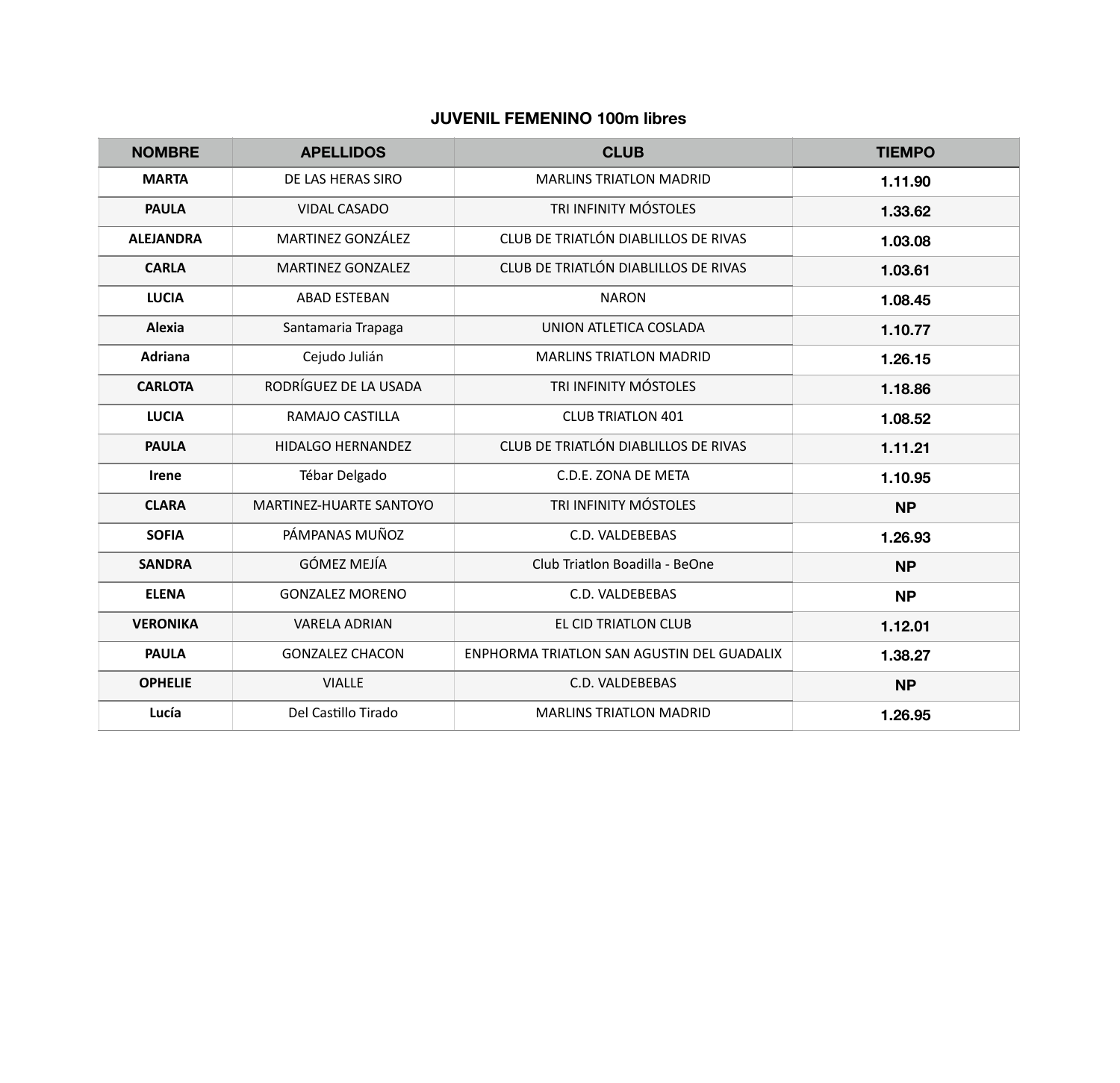# **CADETE FEMENINO 100m libres**

| <b>NOMBRE</b>      | <b>APELLIDOS</b>            | <b>CLUB</b>                                | <b>TIEMPO</b> |
|--------------------|-----------------------------|--------------------------------------------|---------------|
| PATRICIA ALEXANDRA | <b>ROLDAN RAMOS</b>         | UNION ATLETICA COSLADA                     | 1.25.99       |
| <b>PATRICIA</b>    | QUIROGA RODRÍGUEZ           | Club Triatlon Boadilla - BeOne             | <b>NP</b>     |
| ana extrella       | rubio redondo               | AD TRIATLÓN ECOSPORT ALCOBENDAS            | 1.23.67       |
| <b>CAYETANA</b>    | <b>VELASCO GARCÍA</b>       | TRI INFINITY MÓSTOLES                      | <b>NP</b>     |
| <b>NAIARA</b>      | ROLDÀN ARCONES              | EL CID TRIATLON CLUB                       | 1.28.11       |
| <b>MARIA</b>       | VAQUERIZA MINGUEZ           | CLUB LAS ENCINAS DE BOADILLA               | 1.19.64       |
| <b>VERA</b>        | <b>ESTEVEZ GAYOSO</b>       | ENPHORMA TRIATLON SAN AGUSTIN DEL GUADALIX | 1.19.49       |
| claudia            | alonso soblechero           | AD TRIATLÓN ECOSPORT ALCOBENDAS            | <b>NP</b>     |
| <b>JULIA</b>       | <b>TENORIO ALBO</b>         | <b>CLUB TRIATLONCIEM</b>                   | 1.17.90       |
| <b>MARÍA</b>       | <b>TENORIO ALBO</b>         | <b>CLUB TRIATLONCIEM</b>                   | 1.18.50       |
| <b>ADRIANA</b>     | MARTÍN FERNÁNDEZ            | <b>CLUB TRIATLON 401</b>                   | 1.14.05       |
| <b>NAHIA</b>       | <b>GALARREGUI ALONSO</b>    | <b>TRIATLON CARABANCHEL</b>                | 1.20.77       |
| Alíthea            | Antunes Hornsby             | Trikatlón Tres Cantos                      | 1.26.61       |
| <b>LUCÍA</b>       | <b>VALDALISO MADRIDEJOS</b> | Club Triatlon Boadilla - BeOne             | <b>NP</b>     |
| alejandra          | villafranca sanz            | AD TRIATLÓN ECOSPORT ALCOBENDAS            | 1.24.93       |
| <b>LEYRE</b>       | <b>VEGA ALMAZAN</b>         | UNION ATLETICA COSLADA                     | 1.15.46       |
| <b>VERA</b>        | <b>CALVO GIL</b>            | AD TRIATLÓN ECOSPORT ALCOBENDAS            | 1.38.08       |
| <b>CANDELA</b>     | <b>CUBILLO CUBILLO</b>      | CLUB LAS ENCINAS DE BOADILLA               | 1.35.95       |
| Sara               | <b>Bohega Nadal</b>         | EL CID TRIATLON CLUB                       | 1.17.64       |
| <b>IRENE</b>       | <b>JIMENEZ DE CRISTOBAL</b> | Independiente                              | 1.09.36       |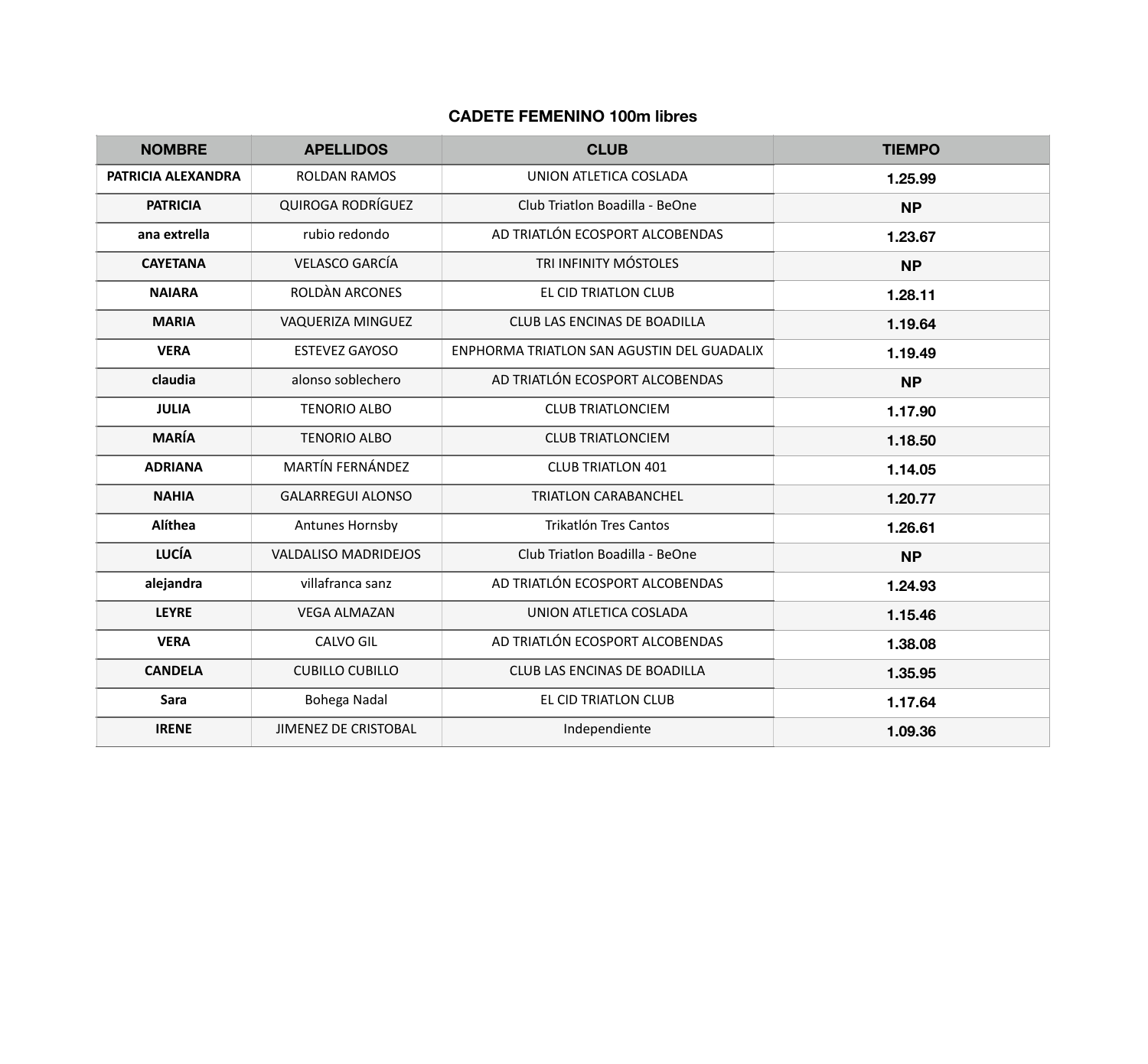# **JUVENIL FEMENINO 400m libres**

| <b>NOMBRE</b>    | <b>APELLIDOS</b>         | <b>CLUB</b>                                | <b>TIEMPO</b> |
|------------------|--------------------------|--------------------------------------------|---------------|
| <b>MARTA</b>     | DE LAS HERAS SIRO        | <b>MARLINS TRIATLON MADRID</b>             | 5.35.96       |
| <b>PAULA</b>     | <b>VIDAL CASADO</b>      | TRI INFINITY MÓSTOLES                      | 7.21.18       |
| <b>ALEJANDRA</b> | MARTINEZ GONZÁLEZ        | CLUB DE TRIATLÓN DIABLILLOS DE RIVAS       | 4.52.14       |
| <b>CARLA</b>     | <b>MARTINEZ GONZALEZ</b> | CLUB DE TRIATLÓN DIABLILLOS DE RIVAS       | 4.54.95       |
| <b>LUCIA</b>     | <b>ABAD ESTEBAN</b>      | <b>NARON</b>                               | 5.14.52       |
| Alexia           | Santamaria Trapaga       | UNION ATLETICA COSLADA                     | 5.32.99       |
| <b>Adriana</b>   | Cejudo Julián            | <b>MARLINS TRIATLON MADRID</b>             | 6.38.81       |
| <b>CARLOTA</b>   | RODRÍGUEZ DE LA USADA    | TRI INFINITY MÓSTOLES                      | 6.13.49       |
| <b>LUCIA</b>     | RAMAJO CASTILLA          | <b>CLUB TRIATLON 401</b>                   | 5.23.99       |
| <b>PAULA</b>     | HIDALGO HERNANDEZ        | CLUB DE TRIATLÓN DIABLILLOS DE RIVAS       | 5.33.74       |
| Irene            | Tébar Delgado            | C.D.E. ZONA DE META                        | 5.26.36       |
| <b>CLARA</b>     | MARTINEZ-HUARTE SANTOYO  | TRI INFINITY MÓSTOLES                      | <b>NP</b>     |
| <b>SOFIA</b>     | PÁMPANAS MUÑOZ           | C.D. VALDEBEBAS                            | 7.43.46       |
| <b>SANDRA</b>    | <b>GÓMEZ MEJÍA</b>       | Club Triatlon Boadilla - BeOne             | <b>NP</b>     |
| <b>ELENA</b>     | <b>GONZALEZ MORENO</b>   | C.D. VALDEBEBAS                            | <b>NP</b>     |
| <b>VERONIKA</b>  | <b>VARELA ADRIAN</b>     | EL CID TRIATLON CLUB                       | 6.07.39       |
| <b>PAULA</b>     | <b>GONZALEZ CHACON</b>   | ENPHORMA TRIATLON SAN AGUSTIN DEL GUADALIX | 8.20.08       |
| <b>OPHELIE</b>   | <b>VIALLE</b>            | C.D. VALDEBEBAS                            | <b>NP</b>     |
| Lucía            | Del Castillo Tirado      | <b>MARLINS TRIATLON MADRID</b>             | 7.04.64       |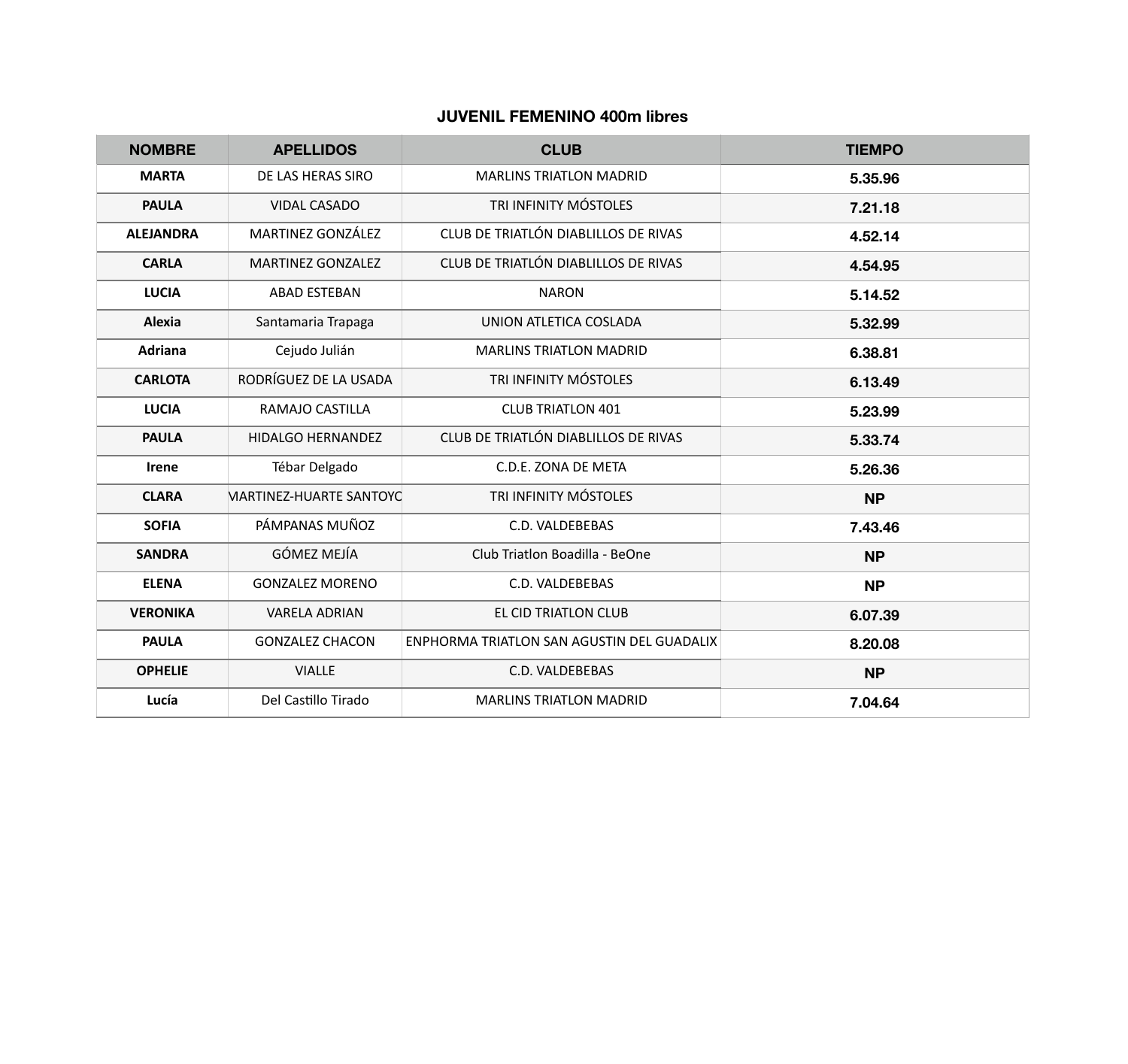# **CADETE FEMENINO 400m libres**

| <b>NOMBRE</b>      | <b>APELLIDOS</b>            | <b>CLUB</b>                                | <b>TIEMPO</b> |
|--------------------|-----------------------------|--------------------------------------------|---------------|
| PATRICIA ALEXANDRA | <b>ROLDAN RAMOS</b>         | UNION ATLETICA COSLADA                     | 7.01.73       |
| <b>PATRICIA</b>    | <b>QUIROGA RODRÍGUEZ</b>    | Club Triatlon Boadilla - BeOne             | <b>NP</b>     |
| ana extrella       | rubio redondo               | AD TRIATLÓN ECOSPORT ALCOBENDAS            | 7.10.03       |
| <b>CAYETANA</b>    | <b>VELASCO GARCÍA</b>       | TRI INFINITY MÓSTOLES                      | <b>NP</b>     |
| <b>NAIARA</b>      | ROLDÀN ARCONES              | EL CID TRIATLON CLUB                       | 7.11.02       |
| <b>MARIA</b>       | VAQUERIZA MINGUEZ           | CLUB LAS ENCINAS DE BOADILLA               | 6.37.49       |
| <b>VERA</b>        | <b>ESTEVEZ GAYOSO</b>       | ENPHORMA TRIATLON SAN AGUSTIN DEL GUADALIX | 6.36.61       |
| claudia            | alonso soblechero           | AD TRIATLÓN ECOSPORT ALCOBENDAS            | <b>NP</b>     |
| <b>JULIA</b>       | <b>TENORIO ALBO</b>         | <b>CLUB TRIATLONCIEM</b>                   | 6.01.92       |
| <b>MARÍA</b>       | <b>TENORIO ALBO</b>         | <b>CLUB TRIATLONCIEM</b>                   | 5.55.07       |
| <b>ADRIANA</b>     | MARTÍN FERNÁNDEZ            | <b>CLUB TRIATLON 401</b>                   | 5.54.61       |
| <b>NAHIA</b>       | <b>GALARREGUI ALONSO</b>    | <b>TRIATLON CARABANCHEL</b>                | 6.34.27       |
| Alíthea            | Antunes Hornsby             | Trikatlón Tres Cantos                      | 7.16.36       |
| <b>LUCÍA</b>       | <b>VALDALISO MADRIDEJOS</b> | Club Triatlon Boadilla - BeOne             | <b>NP</b>     |
| alejandra          | villafranca sanz            | AD TRIATLÓN ECOSPORT ALCOBENDAS            | 6.29.98       |
| <b>LEYRE</b>       | <b>VEGA ALMAZAN</b>         | UNION ATLETICA COSLADA                     | 5.52.70       |
| <b>VERA</b>        | <b>CALVO GIL</b>            | AD TRIATLÓN ECOSPORT ALCOBENDAS            | 7.59.92       |
| <b>CANDELA</b>     | <b>CUBILLO CUBILLO</b>      | CLUB LAS ENCINAS DE BOADILLA               | 7.57.30       |
| Sara               | Bohega Nadal                | EL CID TRIATLON CLUB                       | 6.28.86       |
| <b>IRENE</b>       | <b>JIMENEZ DE CRISTOBAL</b> | Independiente                              | 5.53.39       |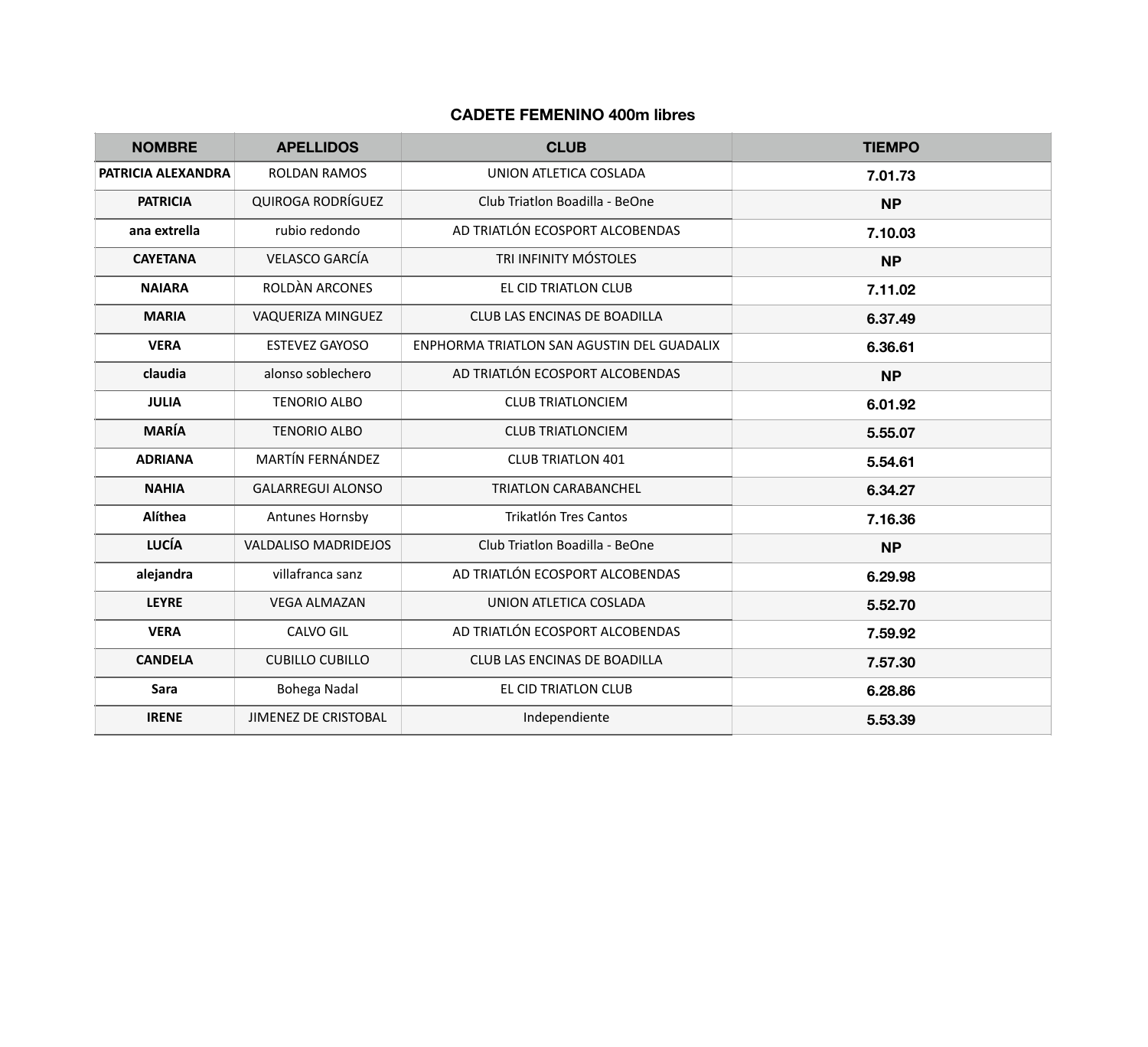#### **JUVENIL MASCULINO 100m libres**

| <b>NOMBRE</b>        | <b>APELLIDOS</b>          | <b>CLUB</b>                          | <b>TIEMPO</b> |
|----------------------|---------------------------|--------------------------------------|---------------|
| <b>MARIO</b>         | <b>SALAZAR ALONSO</b>     | <b>CLUB TRIATLON 401</b>             | 1.07.01       |
| <b>Eneko</b>         | de Castro Cativiela       | CLUB DE TRIATLÓN DIABLILLOS DE RIVAS | 55.78         |
| <b>ADRIAN</b>        | ALVARO GARCÍA             | CLUB DE TRIATLÓN DIABLILLOS DE RIVAS | 54.83         |
| <b>PABLO</b>         | <b>BERNAD CALVO</b>       | <b>CLUB TRIATLONCIEM</b>             | 59.89         |
| <b>ALEJANDRO</b>     | PLA ESTEBANEZ             | CLUB DE TRIATLÓN DIABLILLOS DE RIVAS | 59.30         |
| <b>ALEJANDRO</b>     | <b>CUBILLO CUBILLO</b>    | Club Triatlon Boadilla - BeOne       | 1.06.08       |
| <b>ERIK</b>          | CASTELLO BLASCO           | CLUB VILLA DE VALDEMORO TRIATLON     | 58.94         |
| <b>RAUL</b>          | MOLNE COBA                | Club Triatlon Boadilla - BeOne       | <b>NP</b>     |
| <b>CARLOS</b>        | <b>CUBILLO LORES</b>      | CLUB DE TRIATLÓN DIABLILLOS DE RIVAS | <b>NP</b>     |
| Raúl                 | Selma Chenel              | <b>CLUB TRIATLON 401</b>             | <b>NP</b>     |
| <b>VICENTE DAVID</b> | SESMERO CASTRO            | CLUB DE TRIATLÓN DIABLILLOS DE RIVAS | <b>NP</b>     |
| <b>PABLO</b>         | SALVADOR MUÑOZ            | Club Triatlon Boadilla - BeOne       | 1.02.13       |
| <b>VICTOR</b>        | SANCHEZ SANCHEZ           | Triatlón alpedrete                   | <b>NP</b>     |
| <b>ROBERTO</b>       | <b>ALCAIDE HITA</b>       | TRI INFINITY MÓSTOLES                | 56.58         |
| <b>LUCAS</b>         | <b>ZAZO GARCIA</b>        | Trikatlón Tres Cantos                | 1.03.24       |
| <b>ISAAC</b>         | <b>CASADO GARCÍA</b>      | CLUB DE TRIATLÓN DIABLILLOS DE RIVAS | <b>NP</b>     |
| <b>DIEGO</b>         | RODRIGUEZ SALINAS         | <b>CLUB TRIATLON 401</b>             | 1.04.24       |
| <b>GUILLERMO</b>     | <b>ARRANZ MARTIN</b>      | AD TRIATLÓN ECOSPORT ALCOBENDAS      | 1.09.33       |
| <b>OSCAR</b>         | PEREZ RODRÍGUEZ           | TRI INFINITY MÓSTOLES                | 1.10.93       |
| <b>DANIEL</b>        | <b>GAMON JIMENO</b>       | CLUB DE TRIATLÓN DIABLILLOS DE RIVAS | <b>NP</b>     |
| <b>MARIO</b>         | SANCHEZ TORREÑO           | UNION ATLETICA COSLADA               | 1.13.31       |
| <b>DAVID</b>         | <b>ARMENGOL LEIVA</b>     | CLUB LAS ENCINAS DE BOADILLA         | 1.15.58       |
| <b>NICOLAS</b>       | REGAÑO CORTES             | CLUB DE TRIATLÓN DIABLILLOS DE RIVAS | 1.08.95       |
| <b>JUAN</b>          | MANCEÑIDO PARRADO         | CLUB DE TRIATLÓN DIABLILLOS DE RIVAS | <b>NP</b>     |
| <b>PABLO</b>         | <b>DELGADO MERINO</b>     | TRI INFINITY MÓSTOLES                | 1.09.08       |
| <b>Marcos</b>        | Lacalle Lopez             | <b>CETRI</b>                         | <b>NP</b>     |
| <b>Marcos</b>        | <b>SIRVENT SANABIA</b>    | <b>Triatlon Villalba</b>             | 1.12.02       |
| <b>JAVIER</b>        | <b>MARTÍNEZ BERENGUER</b> | <b>CLUB TRIATLON LAS ROZAS</b>       | 1.04.79       |
| mario                | fernandez gil             | UNION ATLETICA COSLADA               | 56.97         |
| <b>SERGIO</b>        | MIGUELEZ RANZ             | <b>CLUB TRIATLON 401</b>             | 1.02.33       |
| <b>DAVID</b>         | GONZÁLEZ GARCÍA           | Club Triatlon Boadilla - BeOne       | 1.06.67       |
| Lucas                | Menéndez Gagnon           | <b>CLUB TRIATLON LAS ROZAS</b>       | 1.09.30       |
| Andrés               | Méndez Linares            | <b>3T TRI TRAIL TEAM</b>             | <b>NP</b>     |
| <b>ANGEL</b>         | DE LA CALLE RENDONDO      | TRI INFINITY MÓSTOLES                | 1.12.39       |
| <b>VICTOR</b>        | <b>VALLINOT GOMEZ</b>     | CLUB DE TRIATLÓN DIABLILLOS DE RIVAS | <b>NP</b>     |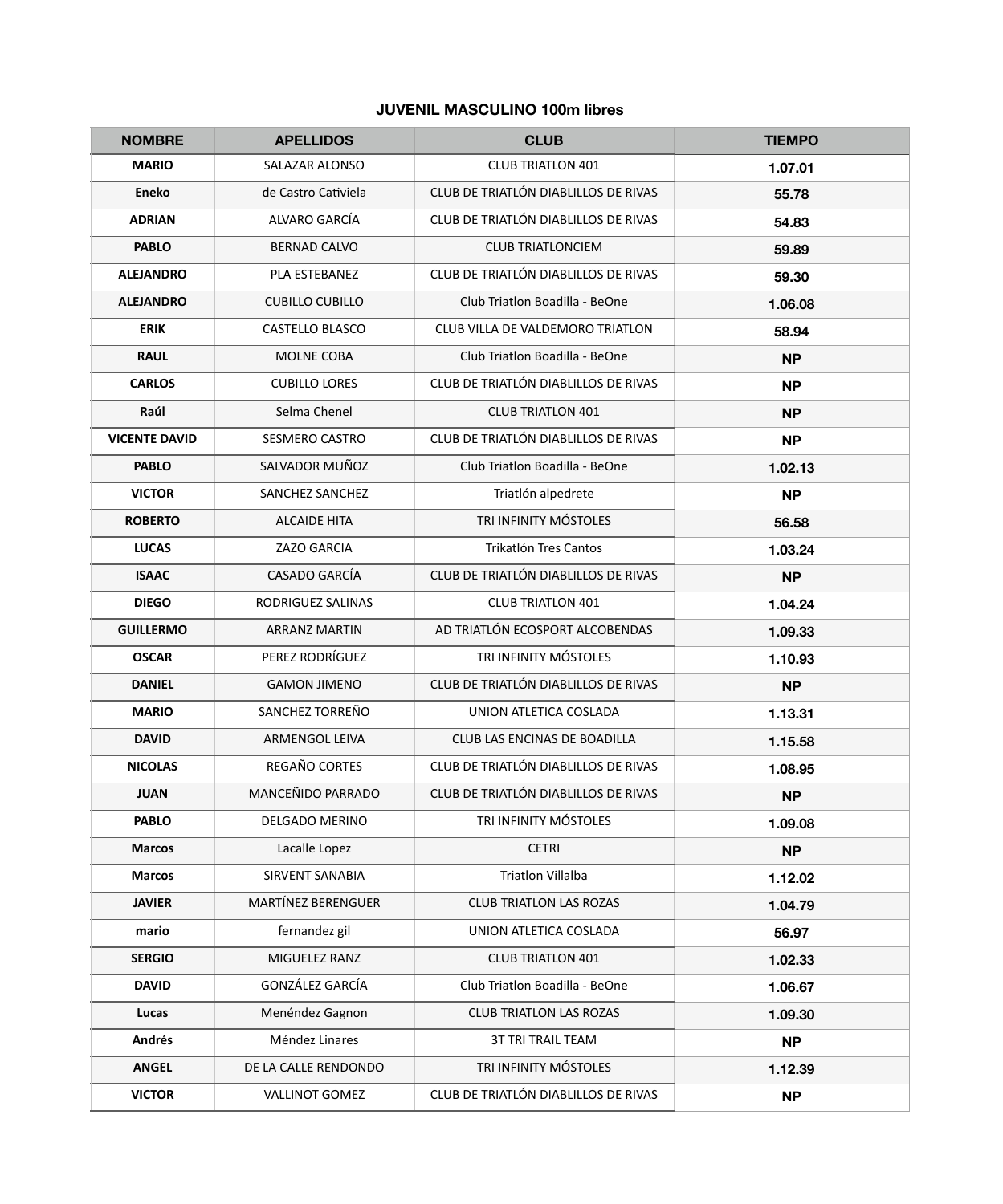#### **JUVENIL MASCULINO 400m libres**

| <b>NOMBRE</b>        | <b>APELLIDOS</b>          | <b>CLUB</b>                          | <b>TIEMPO</b>   |
|----------------------|---------------------------|--------------------------------------|-----------------|
| <b>MARIO</b>         | SALAZAR ALONSO            | <b>CLUB TRIATLON 401</b>             | 5.30.03         |
| <b>Eneko</b>         | de Castro Cativiela       | CLUB DE TRIATLÓN DIABLILLOS DE RIVAS | 4.25.13         |
| <b>ADRIAN</b>        | ALVARO GARCÍA             | CLUB DE TRIATLÓN DIABLILLOS DE RIVAS | 4.18.36         |
| <b>PABLO</b>         | <b>BERNAD CALVO</b>       | <b>CLUB TRIATLONCIEM</b>             | 4.53.99         |
| <b>ALEJANDRO</b>     | PLA ESTEBANEZ             | CLUB DE TRIATLÓN DIABLILLOS DE RIVAS | 4.48.86         |
| <b>ALEJANDRO</b>     | <b>CUBILLO CUBILLO</b>    | Club Triatlon Boadilla - BeOne       | 5.35.39         |
| <b>ERIK</b>          | <b>CASTELLO BLASCO</b>    | CLUB VILLA DE VALDEMORO TRIATLON     | 4.37.95         |
| <b>RAUL</b>          | MOLNE COBA                | Club Triatlon Boadilla - BeOne       | <b>NP</b>       |
| <b>CARLOS</b>        | <b>CUBILLO LORES</b>      | CLUB DE TRIATLÓN DIABLILLOS DE RIVAS | <b>NP</b>       |
| Raúl                 | Selma Chenel              | <b>CLUB TRIATLON 401</b>             | <b>NP</b>       |
| <b>VICENTE DAVID</b> | SESMERO CASTRO            | CLUB DE TRIATLÓN DIABLILLOS DE RIVAS | <b>NP</b>       |
| <b>PABLO</b>         | SALVADOR MUÑOZ            | Club Triatlon Boadilla - BeOne       | 4.54.20         |
| <b>VICTOR</b>        | SANCHEZ SANCHEZ           | Triatlón alpedrete                   | <b>NP</b>       |
| <b>ROBERTO</b>       | <b>ALCAIDE HITA</b>       | TRI INFINITY MÓSTOLES                | 4.25.83         |
| <b>LUCAS</b>         | ZAZO GARCIA               | Trikatlón Tres Cantos                | <b>NP</b>       |
| <b>ISAAC</b>         | <b>CASADO GARCÍA</b>      | CLUB DE TRIATLÓN DIABLILLOS DE RIVAS | <b>NP</b>       |
| <b>DIEGO</b>         | RODRIGUEZ SALINAS         | <b>CLUB TRIATLON 401</b>             | 5.09.95         |
| <b>GUILLERMO</b>     | <b>ARRANZ MARTIN</b>      | AD TRIATLÓN ECOSPORT ALCOBENDAS      | 6.14.92         |
| <b>OSCAR</b>         | PEREZ RODRÍGUEZ           | TRI INFINITY MÓSTOLES                | 5.45.09         |
| <b>DANIEL</b>        | <b>GAMON JIMENO</b>       | CLUB DE TRIATLÓN DIABLILLOS DE RIVAS | <b>NP</b>       |
| <b>MARIO</b>         | SANCHEZ TORREÑO           | UNION ATLETICA COSLADA               | 6.17.62         |
| <b>DAVID</b>         | <b>ARMENGOL LEIVA</b>     | CLUB LAS ENCINAS DE BOADILLA         | 6.27.64         |
| <b>NICOLAS</b>       | REGAÑO CORTES             | CLUB DE TRIATLÓN DIABLILLOS DE RIVAS | 5.30.45         |
| <b>JUAN</b>          | MANCEÑIDO PARRADO         | CLUB DE TRIATLÓN DIABLILLOS DE RIVAS | <b>NP</b>       |
| <b>PABLO</b>         | <b>DELGADO MERINO</b>     | TRI INFINITY MÓSTOLES                | 5.30.42         |
| <b>Marcos</b>        | Lacalle Lopez             | <b>CETRI</b>                         | <b>NP</b>       |
| <b>Marcos</b>        | <b>SIRVENT SANABIA</b>    | <b>Triatlon Villalba</b>             | 5.52.24         |
| <b>JAVIER</b>        | <b>MARTÍNEZ BERENGUER</b> | <b>CLUB TRIATLON LAS ROZAS</b>       | 5.17.88         |
| mario                | fernandez gil             | UNION ATLETICA COSLADA               | 6.36.05 4.36.95 |
| <b>SERGIO</b>        | MIGUELEZ RANZ             | <b>CLUB TRIATLON 401</b>             | 5.03.77         |
| <b>DAVID</b>         | GONZÁLEZ GARCÍA           | Club Triatlon Boadilla - BeOne       | 5.32.36         |
| Lucas                | Menéndez Gagnon           | <b>CLUB TRIATLON LAS ROZAS</b>       | 5.48.64         |
| Andrés               | Méndez Linares            | <b>3T TRI TRAIL TEAM</b>             | <b>NP</b>       |
| <b>ANGEL</b>         | DE LA CALLE RENDONDO      | TRI INFINITY MÓSTOLES                | 6.02.67         |
| <b>VICTOR</b>        | <b>VALLINOT GOMEZ</b>     | CLUB DE TRIATLÓN DIABLILLOS DE RIVAS | <b>NP</b>       |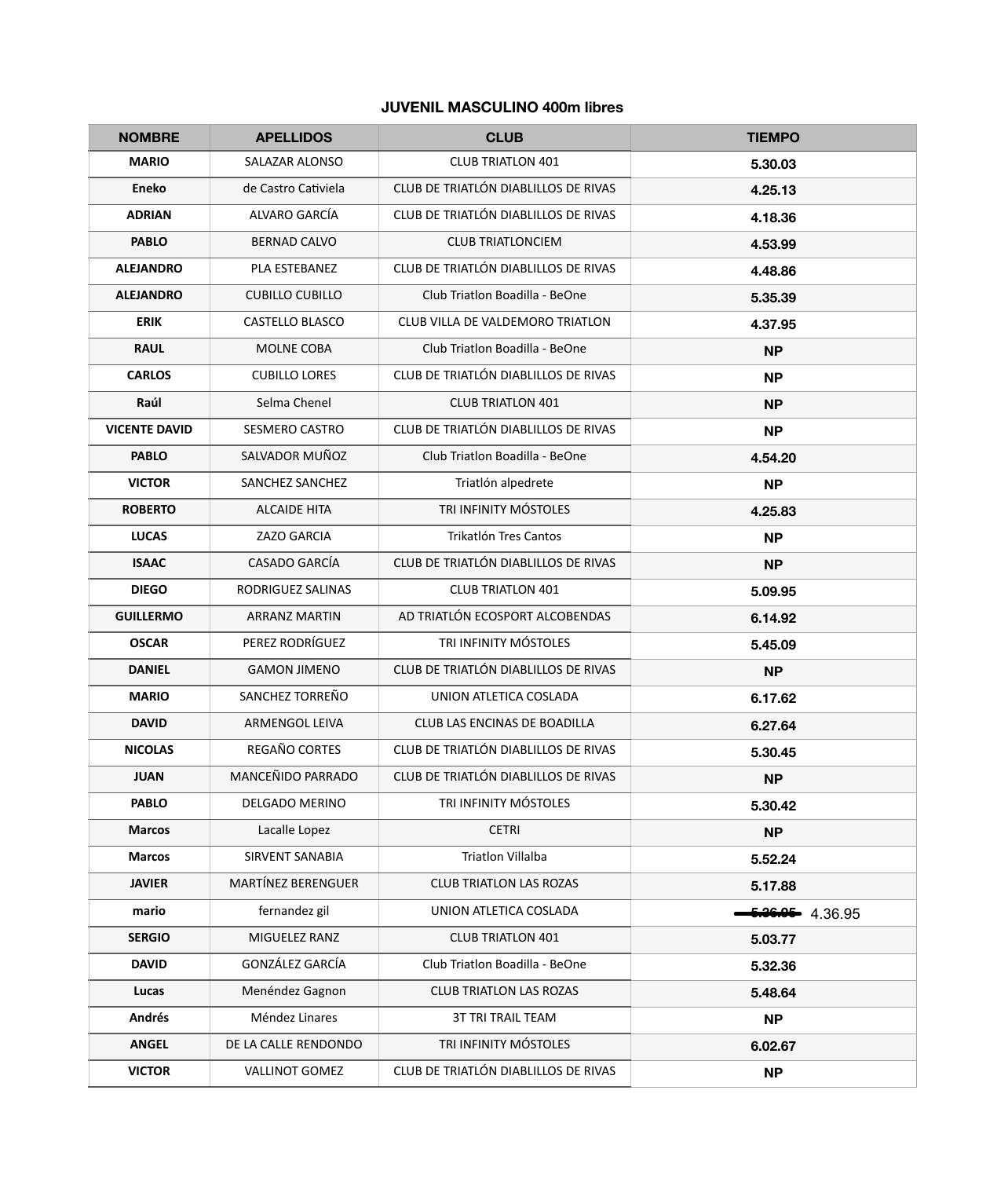# **CADETE MASCULINO 100m libres**

| <b>NOMBRE</b>         | <b>APELLIDOS</b>        | <b>CLUB</b>                                | <b>TIEMPO</b> |
|-----------------------|-------------------------|--------------------------------------------|---------------|
| <b>JORGE</b>          | <b>PUERTAS MARTI</b>    | TRI INFINITY MÓSTOLES                      | 1.14.62       |
| <b>SAMUEL</b>         | <b>ORTIZ DEL FRESNO</b> | TRI INFINITY MÓSTOLES                      | 1.03          |
| <b>HUGO</b>           | ROSÁENZ ARANDA          | Club Triatlon Boadilla - BeOne             | 1.08.08       |
| <b>ALVARO</b>         | LLINARES CARDEDAL       | C.D.E.TRIATLON SAN SEBASTIAN DE LOS REYES  | 1.03.36       |
| Jaime                 | Mendieta García         | <b>CLUB LAS ENCINAS DE BOADILLA</b>        | <b>NP</b>     |
| <b>JOSÉ</b>           | NARANJO MARTÍN          | Club Triatlon Boadilla - BeOne             | 1.12.89       |
| <b>Daniel</b>         | Trebol Velazquez        | Triatlón Vicálvaro                         | 1.21.14       |
| <b>BRUNO</b>          | <b>MATO MARTIN</b>      | ENPHORMA TRIATLON SAN AGUSTIN DEL GUADALIX | 1.20.78       |
| <b>ALEJANDRO</b>      | DE LA VIUDA JUAN        | CLUB DE TRIATLÓN DIABLILLOS DE RIVAS       | 1.12.06       |
| <b>PEDRO</b>          | <b>BENEITEZ NAVARRO</b> | TRI INFINITY MÓSTOLES                      | 1.02.11       |
| <b>VICTOR LOUIS</b>   | COSTE.                  | AD TRIATLÓN ECOSPORT ALCOBENDAS            | 1.11.30       |
| <b>DANIEL</b>         | LOPEZ CALVO             | CLUB DE TRIATLÓN DIABLILLOS DE RIVAS       | <b>NP</b>     |
| Raúl                  | Antón Barrios           | Triatlón Vicálvaro                         | 1.21.49       |
| Hugo                  | Núñez Cormy             | <b>CLUB TRIATLON LAS ROZAS</b>             | 1.08.77       |
| <b>DANIEL</b>         | <b>NISTAL NOGAL</b>     | C.D. VALDEBEBAS                            | 1.22.08       |
| Hugo                  | <b>Fuentes Pereira</b>  | Triatlón Vicálvaro                         | <b>NP</b>     |
| <b>HUGO</b>           | <b>QUESADA SUAREZ</b>   | <b>CLUB TRIATLON HUNO CASARRUBUELOS</b>    | 1.07.18       |
| Joaquín               | Contreras Ocampo        | Trikatlón Tres Cantos                      | 1.22.24       |
| Jonay                 | Almazan Alvarez         | Triatlón Vicálvaro                         | 1.03.95       |
| <b>DAVID</b>          | CUERDO DEL RÍO          | Club Triatlon Boadilla - BeOne             | 1.16.02       |
| <b>ALVARO</b>         | <b>GAMON JIMENO</b>     | CLUB DE TRIATLÓN DIABLILLOS DE RIVAS       | 1.16.21       |
| <b>MARCOS</b>         | <b>GARCÍA LOU</b>       | CLUB LAS ENCINAS DE BOADILLA               | 1.06.39       |
| <b>MARCOS</b>         | REGAÑO CORTES           | CLUB DE TRIATLÓN DIABLILLOS DE RIVAS       | 1.11.14       |
| <b>Mario</b>          | Cuesta Zafra            | EL CID TRIATLON CLUB                       | 1.09.89       |
| <b>AITOR</b>          | <b>CACHEIRO MADRID</b>  | CLUB DE TRIATLÓN DIABLILLOS DE RIVAS       | 1.12.95       |
| Rodrigo               | Alonso Arias            | TRI-TORREJÓN                               | 1.14.21       |
| <b>HECTOR</b>         | <b>GARCIA LANCHA</b>    | <b>CLUB TRIATLON 401</b>                   | 1.09.99       |
| <b>PABLO</b>          | <b>REAL PRADO</b>       | C.D. VALDEBEBAS                            | 1.19.03       |
| <b>Diego</b>          | Zazo García             | Trikatlón Tres Cantos                      | 1.14.31       |
| ÁLVARO                | LUQUE FABUEL            | <b>CLUB TRIATLON 401</b>                   | 1.11.17       |
| <b>Sergio</b>         | Rodríguez Sánchez       | Triatlón Vicálvaro                         | 1.26.05       |
| <b>MARIO</b>          | MARTÍNEZ AMO            | Club Natación Triatlon Barajas             | 1.27.80       |
| <b>SERGI</b>          | ARMENGOL LEIVA          | CLUB LAS ENCINAS DE BOADILLA               | <b>NP</b>     |
| <b>Pietro Eduardo</b> | Peralta                 | AD TRIATLÓN ECOSPORT ALCOBENDAS            | 1.13.11       |
| <b>IKER</b>           | <b>MARTIN PARRILLA</b>  | <b>CLUB TRIATLON 401</b>                   | 1.20.50       |
| Aaron                 | Arjonilla Loureiro      | Triatlón Vicálvaro                         | <b>NP</b>     |
| <b>ADRIAN</b>         | <b>GONZALEZ VIDANIA</b> | <b>CLUB TRIATLON HUNO CASARRUBUELOS</b>    | 1.23.30       |
| <b>Diego</b>          | Gómez Ruiz              | Triatlón Vicálvaro                         | 1.38.27       |
| Jorge                 | Hidalgo Sánchez         | <b>CLUB TRIATLON LAS ROZAS</b>             | 1.05.49       |